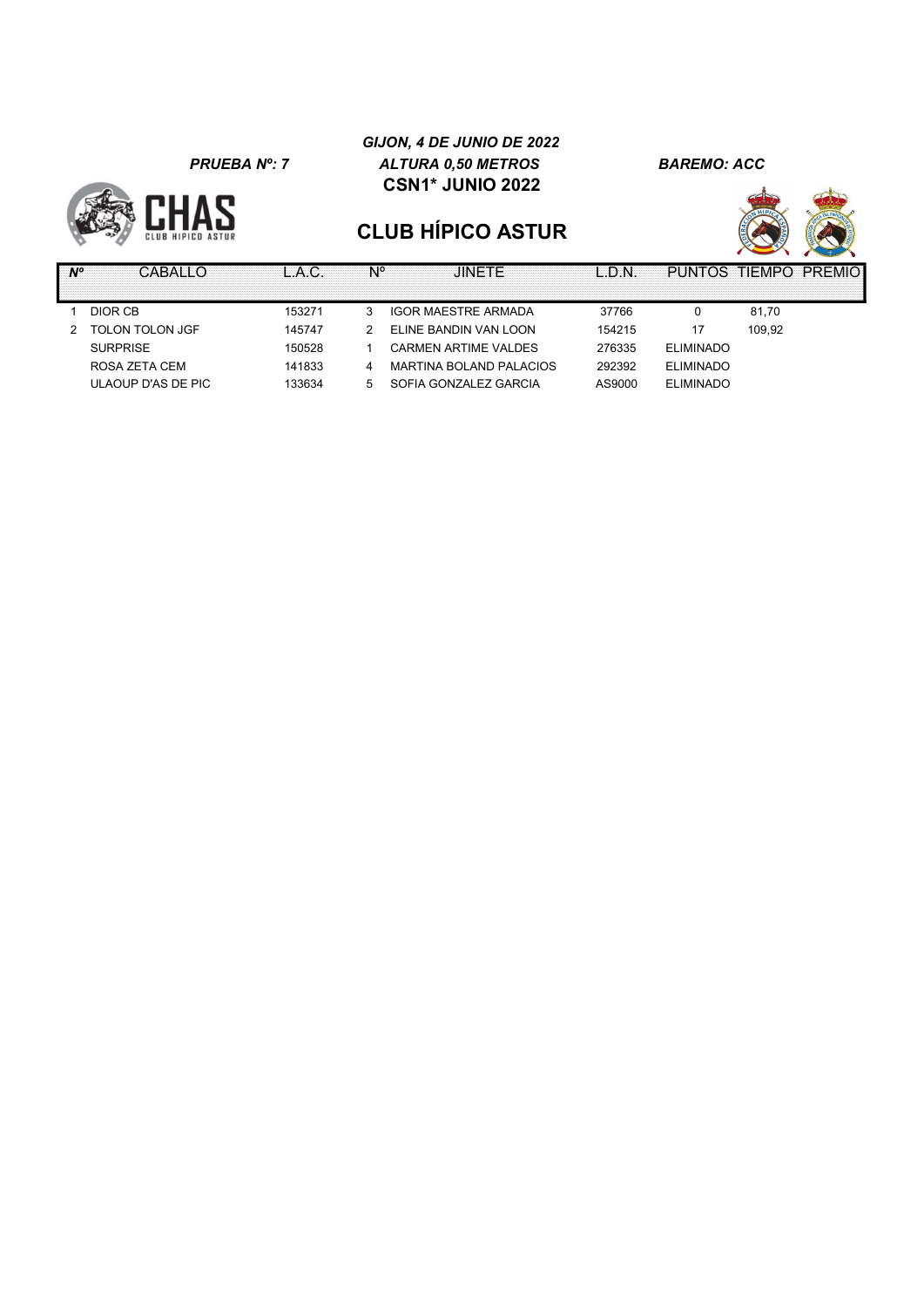#### GIJON, 4 DE JUNIO DE 2022 PRUEBA Nº: 8 ALTURA 0,80 METROS BAREMO: ACC CSN1\* JUNIO 2022





| $N^{\circ}$ | CABALLO                     | L.A.C. | N°             | <b>JINETE</b>                        | L.D.N. | <b>PUNTOS</b>    | <b>TIEMPO</b><br><b>PREMIO</b> |
|-------------|-----------------------------|--------|----------------|--------------------------------------|--------|------------------|--------------------------------|
|             |                             |        |                |                                      |        |                  |                                |
|             | <b>CRAZY STAR DES ANGES</b> | 138518 | 100            | <b>LEO VEGA FERNANDEZ</b>            | 295370 | $\Omega$         | 64,76                          |
|             | <b>COBALT MG</b>            | As6121 | 16             | MARIO GARCÍA PÉREZ                   | AS3774 | 0                | 72,04                          |
|             | PRADIÑO PM                  | 129953 | 6              | ALEJANDRO OTERO GONZALEZ             | 220550 | 0                | 73.97                          |
|             | <b>HERA DE MAEZA</b>        | 143374 | 12             | JAIRO JUNOUERA PERERA                | 228514 | 0                | 83.41                          |
|             | AREZZO DE LLAMOSAS          | 153603 | 10             | FIDEL DAVILA GARCIA                  | 13671  | 0                | 85.93                          |
| 6           | AS DE GOZON                 | AS3875 | 18             | SOFIA FERNANDEZ FERNANDEZ            | 223022 | 4                | 65,55                          |
|             | <b>BOHEMIAN RAPSODI</b>     | 149282 | $\overline{7}$ | ÁNGELA GONZÁLEZ ARTIME               | AS6380 | 4                | 71,02                          |
| 8           | AMSTEL                      | 127219 | 9              | <b>CARMEN ARTIME VALDES</b>          | 276335 | 4                | 74,45                          |
| 9           | GLORIOUS VAGABOND COCC      | 151203 | 27             | I FTIZIA GARCÍA Mª DE LA CONCEPCIÓN. | 273947 | 8                | 73.97                          |
| 10          | YOYO RG                     | CL6756 | 14             | LAURA ALVAREZ FERNÁNDEZ              | 148872 | 8                | 74,83                          |
| 11          | <b>NILAVSCO</b>             | 0      | 15             | LUIS JESUS ESCOBAR JIMENEZ           | 1204   | 15               | 103.56                         |
|             | BOOMERANG DE JC             | 128085 | 8              | AZUCENA PÉREZ ARANGO                 | 194848 | <b>ELIMINADO</b> |                                |
| FP.         | <b>NILAVSCO</b>             | 0      | 15             | LUIS JESUS ESCOBAR JIMENEZ           | 1204   | 0                | 80,88                          |
|             |                             |        |                |                                      |        |                  |                                |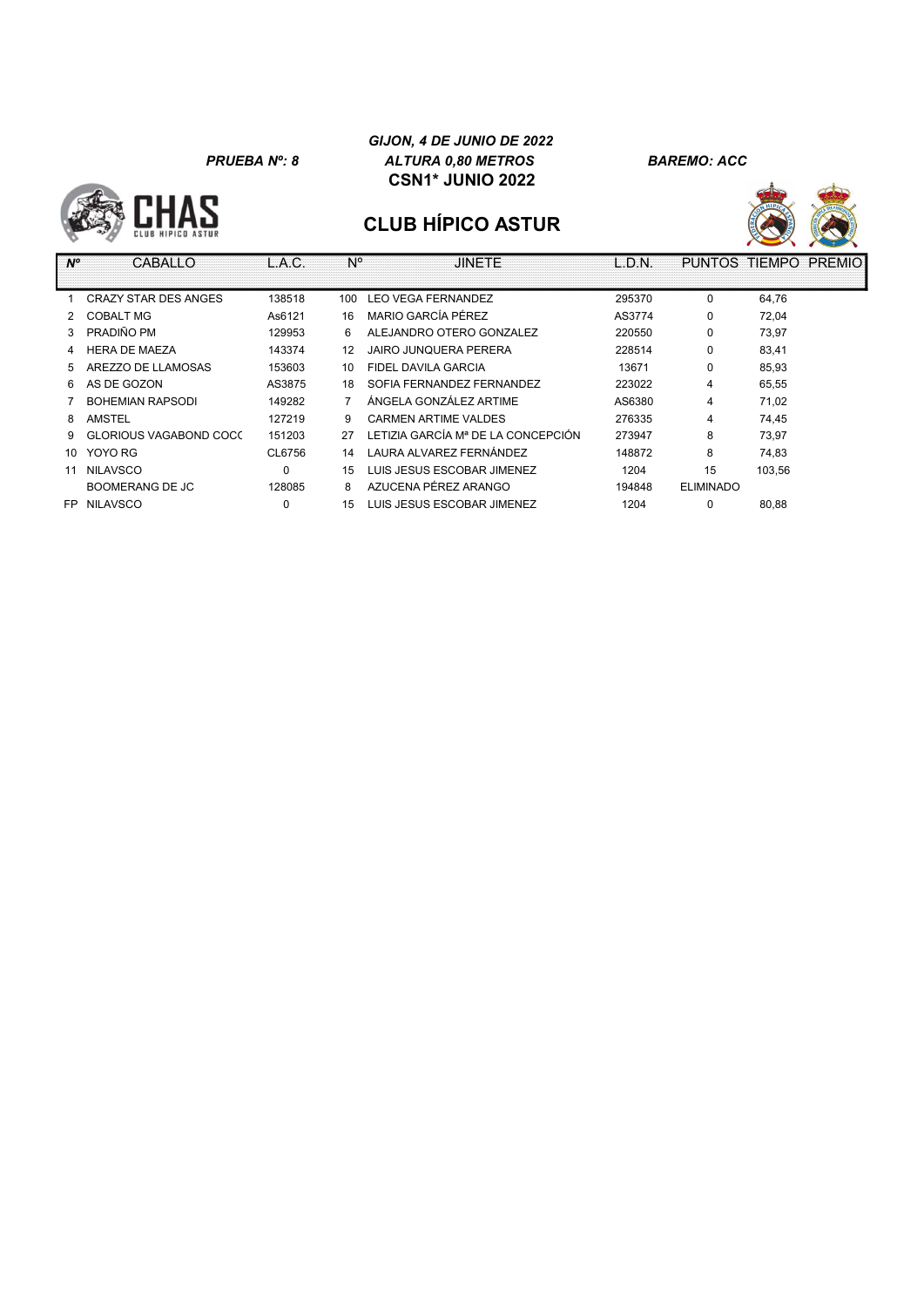#### GIJON, 4 DE JUNIO DE 2022 PRUEBA Nº: 9 ALTURA 1,00 METRO BAREMO: ACC CSN1\* JUNIO 2022





| $N^{\circ}$   | CABALLO                | L.A.C. | N° | <b>JINETE</b>                      | L.D.N. | <b>PUNTOS</b>    | TIEMPO | <b>PREMIO</b> |
|---------------|------------------------|--------|----|------------------------------------|--------|------------------|--------|---------------|
|               | DIAZ DOMAS             | AS6229 | 22 | CELIA RODRIGUEZ SAENZ              | AS6019 | 0                | 58,51  |               |
| $\mathcal{P}$ | WUNDER D               | 144291 | 31 | VIRGINIA OUZANDE NOVOA             | 164216 | 0                | 66.08  |               |
| 3             | _ORENZO                | 141038 | 28 | MARTA ALVAREZ ORTEGA               | 42626  | 0                | 75,37  |               |
| 4             | AIRIN SFM              | 143364 | 11 | IGOR MAESTRE ARMADA                | 37766  | 0                | 75.86  |               |
| 5             | <b>EGENDARIO</b>       | 149600 | 26 | JAVIER GUTIÉRREZ RILO              | 71093  | 0                | 76,75  |               |
| 6             | <b>AS BREAKER</b>      | 146972 | 29 | MONICA HERNANDEZ-ABAD DE ARMAS     | 17220  | $\mathbf 0$      | 81,88  |               |
|               | CORELLI                | 86174  | 20 | ALEJANDRA QUIJADA MARIÑO           | 149210 | 0                | 84.53  |               |
| 8             | GLORIOUS VAGABOND COCC | 151203 | 27 | LETIZIA GARCÍA Mª DE LA CONCEPCIÓN | 273947 | 4                | 71.99  |               |
| 9.            | DAMASCO DEL HONTANAR   | AS6109 | 30 | GONZALO MENENDEZ MENENDEZ          | 12626  | 8                | 76,30  |               |
|               | LOIS CB                | 135672 | 17 | NAVEA CANCELA FUENTES              | 204383 | <b>ELIMINADO</b> |        |               |
|               | <b>MC QUEEN</b>        | 153580 | 24 | IGNACIO GARCIA GARRIDO             | 231302 | <b>ELIMINADO</b> |        |               |
| FP            | <b>MC QUEEN</b>        | 153580 | 24 | IGNACIO GARCIA GARRIDO             | 231302 | $\mathbf 0$      | 78,71  |               |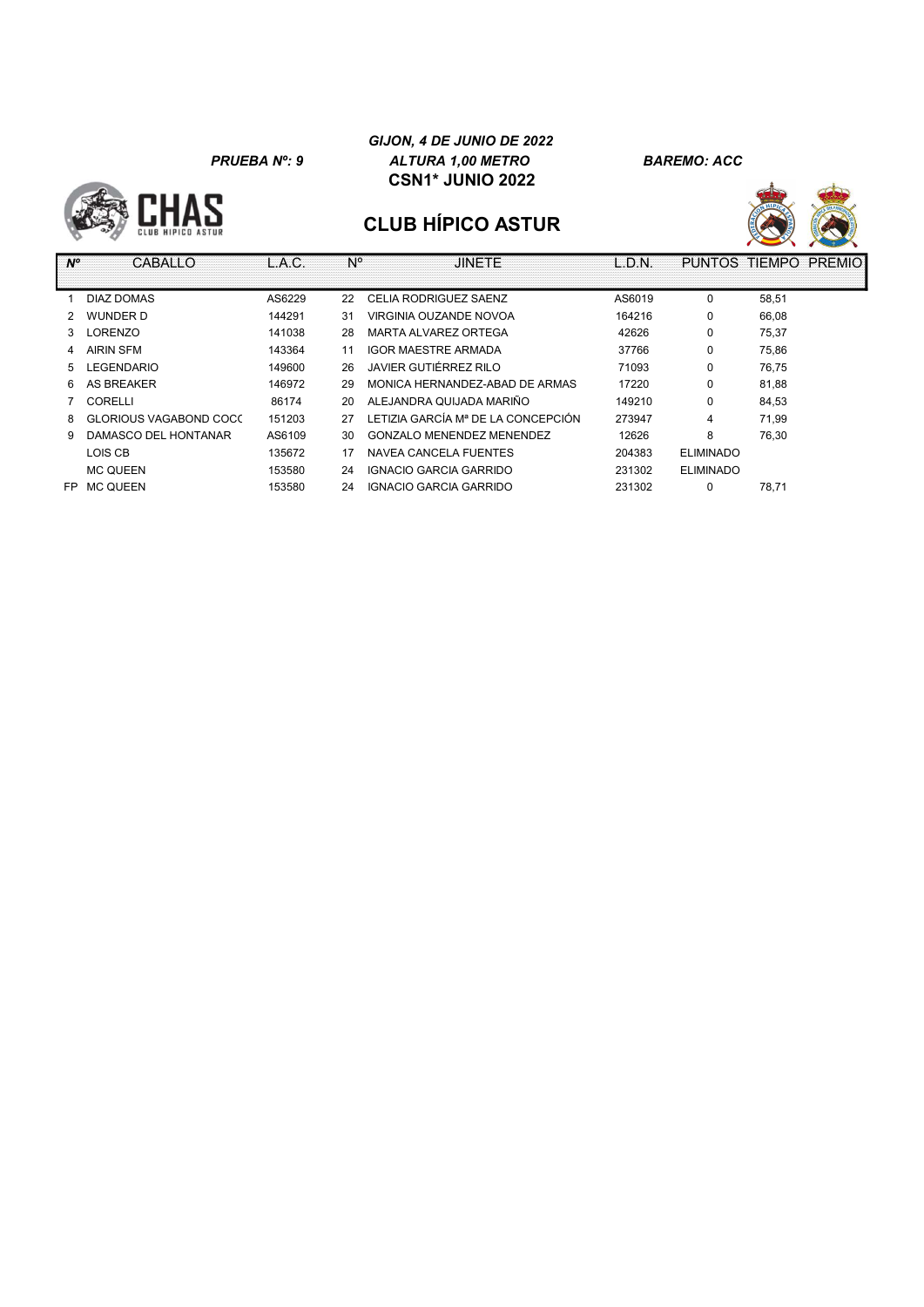**CHAS** 

#### GIJON, 4 DE JUNIO DE 2022 PRUEBA Nº: 1 ALTURA 1,10 METROS BAREMO: 2 FASES ESP CSN1\* JUNIO 2022



| $N^{\circ}$ | CABALLO                       | L.A.C. | N° | <b>JINETE</b>                   | L.D.N. |                  |          | PUNTOS PUNTOS TIEMPO PREMIO |
|-------------|-------------------------------|--------|----|---------------------------------|--------|------------------|----------|-----------------------------|
|             |                               |        |    |                                 |        | 1ª FASE 2ª FASE  |          |                             |
|             | <b>GALICE CONDEENNE</b>       | 142519 | 47 | MARÍA LUISA SÁNCHEZ ARGÜELLES   | 12242  | $\Omega$         | 0        | 24,62                       |
|             | <b>FILIOKUS SWB</b>           | 132510 | 51 | OLAYA MALLO DORADO              | 149734 | 0                | 0        | 34,23                       |
| 3           | BEAUTY START DE ORVIZ         | 133559 | 42 | <b>IGOR MAESTRE ARMADA</b>      | 37766  | $\Omega$         | $\Omega$ | 34,25                       |
| 4           | QUERQUS DE OLID               | 150606 | 39 | ELSA VALLEJO JORRIN             | 240526 | $\Omega$         | $\Omega$ | 34,54                       |
| 5           | <b>ARANJUEZ BARELIERE</b>     | 114582 | 35 | CORAIMA SUÁREZ NOVAL            | 132857 | $\Omega$         | $\Omega$ | 36,42                       |
| 6           | <b>HOLLY DE MAEZA</b>         | 143372 | 50 | MIGUEL ALVAREZ-BUYLLA RODRIGUEZ | 4970   | $\Omega$         | $\Omega$ | 36.66                       |
|             | <b>AGR TOUCH ME</b>           | 145864 | 36 | DIEGO FERNANDEZ RODRIGUEZ       | 222962 | 0                | $\Omega$ | 36.88                       |
| 8           | <b>CATALEYA STAR</b>          | 143694 | 25 | JAVIER GUTIÉRREZ RILO           | 71093  | $\Omega$         | $\Omega$ | 36.94                       |
| 9           | <b>IVORY TN</b>               | 129341 | 45 | LUCÍA MOREIRA BLANCO            | 59256  | 0                | $\Omega$ | 37.77                       |
| 10          | <b>HELIA DE MAEZA</b>         | 143373 | 49 | MIGUEL ALVAREZ-BUYLLA RODRIGUEZ | 4970   | 0                | $\Omega$ | 39,08                       |
| 11          | <b>CALIFA SQ</b>              | 86149  | 48 | MICAELA ALVAREZ GUTIERREZ       | 256359 | 0                | 4        | 26,85                       |
| 12          | <b>HOMERO DE MAEZA</b>        | 143367 | 52 | PEDRO JAVIER PARAJÓN COPÍN      | 88268  | 0                | 4        | 37,29                       |
| 13          | <b>EBROCHE DE SORRIBAS</b>    | 121216 | 53 | <b>ROCIO MONTES GARCIA</b>      | 236563 | 4                | 0        | 38,03                       |
| 14          | <b>MILAGROS DE NOGALES</b>    | 143319 | 46 | LYDIA FERNANDEZ FERNANDEZ       | 223022 | 4                | $\Omega$ | 38,40                       |
| 15          | <b>SALINERA JB</b>            | 141177 | 37 | ELENA PILAR FONDEVILA MARTINO   | AS7164 | 4                | $\Omega$ | 39,41                       |
| 16          | <b>ISIS</b>                   | 130245 | 23 | EDUARDO GONZALEZ GARCIA         | 242214 | 8                | $\Omega$ | 29,39                       |
| 17          | <b>OILBREAKER DE SORRIBAS</b> | AS6245 | 40 | FERNANDO SÁNCHEZ HIDALGO        | 167704 | 8                | $\Omega$ | 36.89                       |
| 18          | <b>CHAMPAGNE JGF</b>          | 145050 | 34 | BEATRIZ SUAREZ GONZALEZ         | 6270   | 4                | 4        | 37,86                       |
| 19          | <b>BLACKANNA JGF</b>          | 145747 | 38 | ELINE BANDIN VAN LOON           | 154215 | 8                | $\Omega$ | 37,99                       |
| 20          | <b>DIABOLO DU GUE</b>         | 150561 | 32 | ALEJANDRA QUIJADA MARIÑO        | 149210 | 4                | 4        | 42,07                       |
| 21          | <b>URBAN DU MARALY</b>        | 143376 | 43 | <b>IRENE SOTO GARCÍA</b>        | 238169 | 16               | 0        | 39,33                       |
| 22          | <b>MAZE RUNNER</b>            | 152001 | 41 | IGNACIO GARCIA GARRIDO          | 231302 | 24               | 0        | 39,36                       |
|             | CAIRO                         | 86522  | 33 | ALICIA SUÁREZ FERNANDEZ         | 209564 | <b>ELIMINADO</b> |          |                             |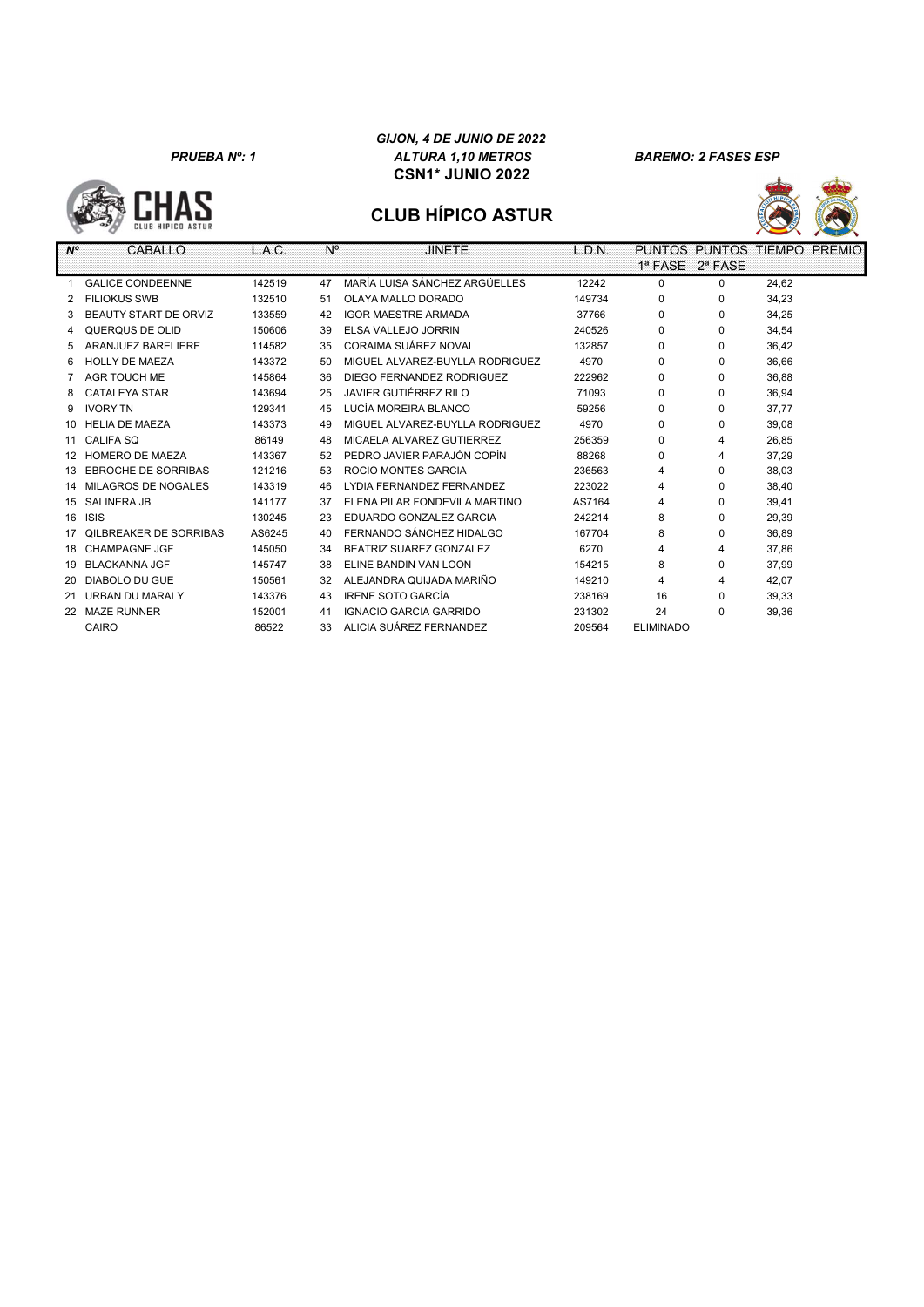**CHAS** 







| $N^{\circ}$     | CABALLO                       | L.A.C. | $N^{\circ}$ | <b>JINETE</b>                        | L.D.N. | <b>PUNTOS</b>    | <b>TIFMPO</b> | <b>TIEMPO</b> | <b>PREMIO</b> |
|-----------------|-------------------------------|--------|-------------|--------------------------------------|--------|------------------|---------------|---------------|---------------|
|                 |                               |        |             |                                      |        | 1ª FASE          | $2^a$ FASE    |               | 380,00€       |
|                 | <b>BABANGUIDA DE SORRIBAS</b> | 141825 |             | 56 FERNANDO SÁNCHEZ HIDALGO          | 167704 | 0                | 0             | 39,25         | 120,00€       |
|                 | <b>DOUBLE R CARTIER</b>       | 136941 |             | 64 IGOR MAESTRE ARMADA               | 37766  | 0                | 0             | 41.27         | 80,00€        |
| 3               | FLY DU PTIT CANCHY            | 150958 |             | 75 MARÍA LUISA SÁNCHEZ ARGÜELLES     | 12242  | $\Omega$         | 0             | 43.27         | 70,00 €       |
| 4               | LITTLE CHAP S                 | 136718 |             | 76 MICAELA ALVAREZ GUTIERREZ         | 256359 | $\Omega$         | $\Omega$      | 45.22         | 60,00 €       |
| 5.              | <b>HADES DE MAEZA</b>         | 143375 |             | 67 JAIRO JUNOUERA PERERA             | 228514 | 0                | $\Omega$      | 45.83         | 50,00 €       |
| 6               | <b>VOYOU DU TULIPIER</b>      | 134325 |             | 57 AGUEDA DE CARVAJAL FERNANDEZ      | 32152  | $\Omega$         | $\Omega$      | 50,50         |               |
|                 | PERCY JACKSON AC TWH          | 138657 |             | 77 RAQUEL GUTIERREZ GARCIA           | 207661 | 0                | 4             | 33,17         |               |
| 8               | <b>ZINCOR</b>                 | 125195 |             | 62 GONZALO MENENDEZ MENENDEZ         | 12626  | $\Omega$         | 4             | 38,26         |               |
| 9               | D'ONE                         | 131669 |             | 65 IGOR MAESTRE ARMADA               | 37766  | 0                | 4             | 39,38         |               |
| 10              | <b>AGR CRISTALINO</b>         | 143153 |             | 60 DANIEL OVIES RODRIGUEZ            | 133739 | 0                | 4             | 42,61         |               |
| 11              | HISVINNI VAN TEN BIESEN       | 139244 |             | 78 SOFIA QUIJADA MARIÑO              | 149209 | $\Omega$         | 4             | 45,07         |               |
| 12 <sup>2</sup> | <b>LANDORA STAR</b>           | 134534 |             | 71 LEONARDO MEDAL GARCIA             | 1211   | 4                | 0             | 45,83         |               |
|                 | 13 CABRIOLE TAME              | 150693 |             | 73 MARCOS DIAZ RODRIGUEZ             | 2086   | 0                | 4             | 45,92         |               |
| 14              | LAVIANA                       | 145175 |             | 63 IGOR MAESTRE ARMADA               | 37766  | 0                | 4             | 46,38         |               |
| 15              | <b>LAQUINTERO Z</b>           | 128363 |             | 58 ALVARO GONZÁLEZ CALVENTE          | 134360 | $\Omega$         | 4             | 50.50         |               |
| 16              | <b>JUDEA DE RG</b>            | 145896 |             | 74 MARIA GARCIA PRIDA                | 42170  | $\Omega$         | 4             | 50,92         |               |
| 17              | PEYGAM MINE                   | 149912 |             | 79 MARÍA JOSÉ MARINAS SANCHEZ        | 111421 | 4                | 4             | 44.27         |               |
| 18              | <b>CARMEN DE ORION</b>        | 141061 |             | 72 LUCIA LOSADA PARAMIO              | 157840 |                  | 4             | 54,73         |               |
| 19              | <b>GOLDILOCKS DB</b>          | 141402 |             | 61 FIDEL DAVILA GARCIA               | 13671  |                  | 8             | 49,59         |               |
| 20              | ELKANN D'HAUTEVILLE           | 144732 |             | 66 INES ALONSO FERNANDEZ             | 247998 | 4                | 8             | 55,45         |               |
|                 | VIÑON NEOCLASSICA             | 107810 |             | 68 JIMENA PEREZ-BERNARDO VILLABRILLE | 133007 | <b>ELIMINADO</b> |               |               |               |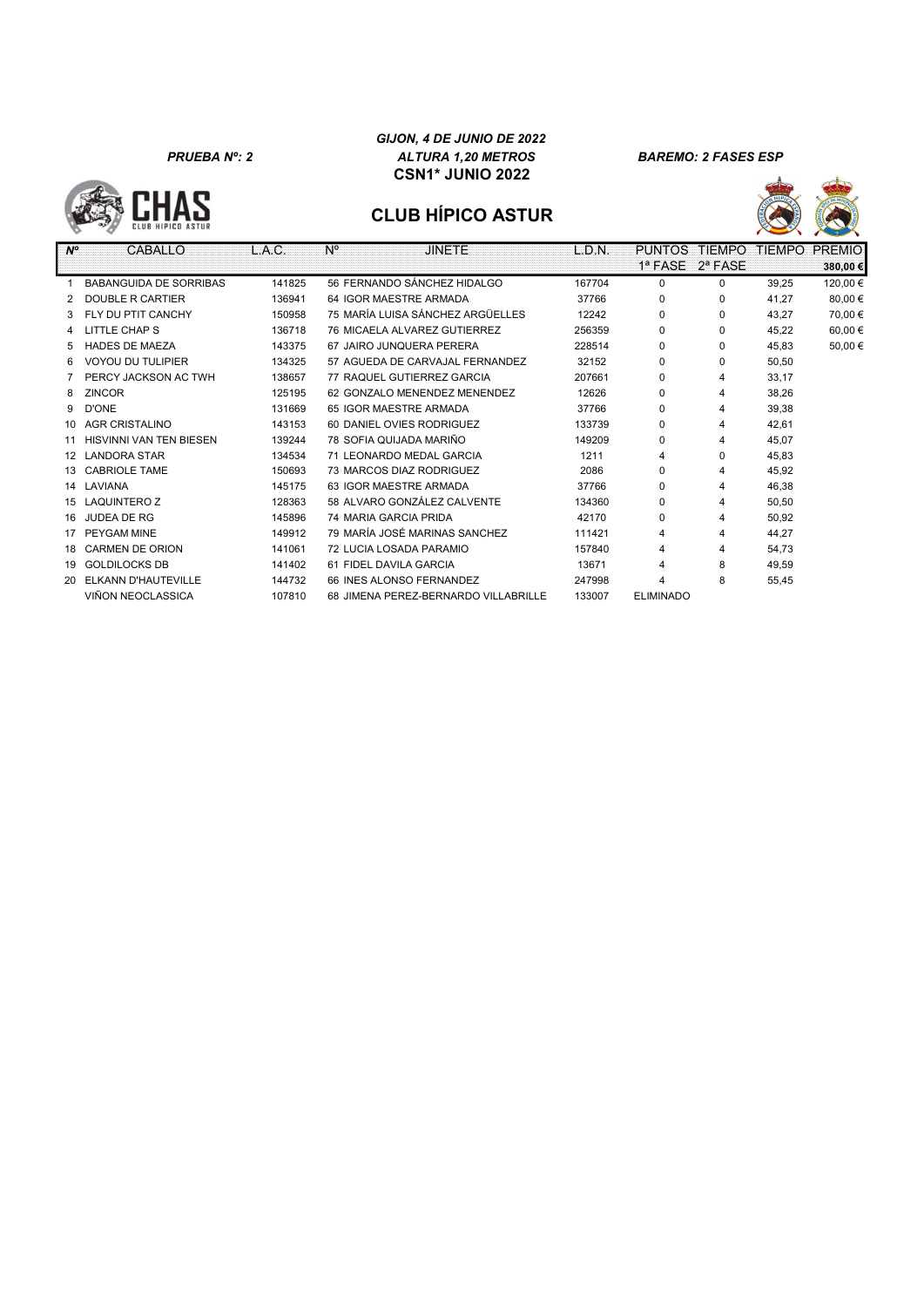**HAS** 

#### GIJON, 4 DE JUNIO DE 2022 PRUEBA Nº: 3 ALTURA 1,30 METROS BAREMO: ACC CSN1\* JUNIO 2022





| $N^{\circ}$     | CABALLO                   | L.A.C. | $N^{\circ}$ | <b>JINETE</b>                   | L.D.N. |                  |       | PUNTOS TIEMPO PREMIO<br>580,00 € |
|-----------------|---------------------------|--------|-------------|---------------------------------|--------|------------------|-------|----------------------------------|
|                 | REY DE GOZON              | 87804  | 86          | <b>LEONARDO MEDAL GARCIA</b>    | 1211   | $\Omega$         | 63,06 | 200,00€                          |
|                 | <b>ENRICO DES JEANBEL</b> | 150209 | 89          | LUIS JESUS ESCOBAR JIMENEZ      | 1204   | 0                | 63,36 | 150,00€                          |
| 3               | <b>KARMINA DE RG</b>      | 140995 | 90          | <b>MARIA GARCIA PRIDA</b>       | 42170  | 0                | 68,04 | 100,00€                          |
| 4               | SENSACIONES SFM           | 139063 | 81          | <b>IGOR MAESTRE ARMADA</b>      | 37766  | $\Omega$         | 69,18 | 70,00€                           |
| 5               | ALTAUER DE MAEZA          | 104798 | 83          | <b>JAIRO JUNQUERA PERERA</b>    | 228514 | 4                | 60.76 | 60,00€                           |
| 6               | <b>BRISA DE MONTEMEAO</b> | 135733 | 94          | PABLO SANTIAGO ARTIME           | 243983 | 4                | 63,44 |                                  |
|                 | PDC PACHECHO              | 84918  | 87          | LUCIA LOSADA PARAMIO            | 157840 | 4                | 63,70 |                                  |
| 8               | <b>KIMERA DE RG</b>       | 126154 | 91          | <b>MARIA GARCIA PRIDA</b>       | 42170  | $\overline{4}$   | 64,35 |                                  |
| 9               | FLINT DE MAEZA            | 133764 | 84          | <b>JAIRO JUNQUERA PERERA</b>    | 228514 | 4                | 66,27 |                                  |
| 10              | <b>TANKA DU MARAIS</b>    | 152427 | 95          | PABLO SANTIAGO ARTIME           | 243983 | $\overline{4}$   | 68,03 |                                  |
| 11              | <b>INDEPENDANCE</b>       | 125542 | 92          | <b>MARIO SUAREZ JUNQUERA</b>    | 5810   | 4                | 69,65 |                                  |
| 12 <sup>°</sup> | LEKKER                    | 133766 | 93          | MIGUEL ALVAREZ-BUYLLA RODRIGUEZ | 4970   | 4                | 71,19 |                                  |
| 13              | CENTINA DE MAEZA          | 125951 | 96          | PEDRO JAVIER PARAJÓN COPÍN      | 88268  | 4                | 78,66 |                                  |
| 14              | TLALOC DE SAN CUCAO       | 143482 | 85          | <b>JUAN SANTORI CUADRIELLO</b>  | 69012  | 4                | 79,30 |                                  |
| 15              | <b>AGR SMOLLEST</b>       | 121957 | 88          | LUCÍA MOREIRA BLANCO            | 59256  | 8                | 83,36 |                                  |
|                 | <b>AGR TOULALAN</b>       | 117458 | 80          | CARLOS GONZALEZ-SAAVEDRA GARCÍA | 6137   | <b>SE RETIRA</b> |       |                                  |
|                 | CARA VITA Z               | 139214 | 82          | <b>IGOR MAESTRE ARMADA</b>      | 37766  | <b>SE RETIRA</b> |       |                                  |
|                 |                           |        |             |                                 |        |                  |       |                                  |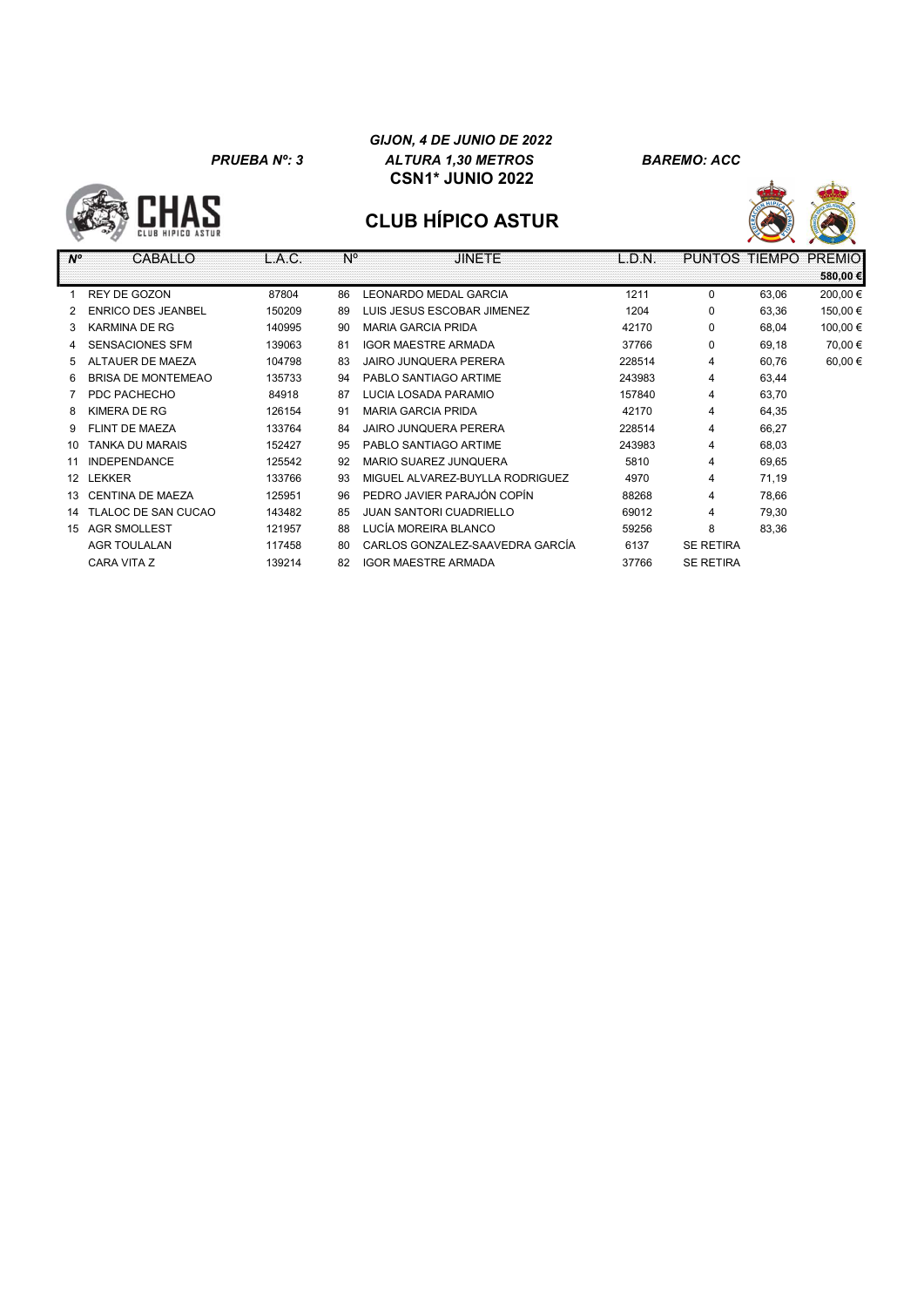

#### GIJON, 5 DE JUNIO DE 2022 PRUEBA Nº: 10 ALTURA 0,50 METROS BAREMO: ACC CSN1\* JUNIO 2022



| Ν° | CARALI C               |        |     | .IINFTF                    | L.D.N  | PUNTOS TIEMPO PREMIO |       |  |
|----|------------------------|--------|-----|----------------------------|--------|----------------------|-------|--|
|    |                        |        |     |                            |        |                      |       |  |
|    | ROSA ZETA CEM          | 141833 | 102 | EDUARDO GONZALEZ GARCIA    | 242214 |                      | 68.47 |  |
|    | 2 ULAOUP D'AS DE PIC   | 133634 | 101 | EDUARDO GONZALEZ GARCIA    | 242214 |                      | 68.92 |  |
|    | <b>TOLON TOLON JGF</b> | 145747 |     | ELINE BANDIN VAN LOON      | 154215 |                      | 78.69 |  |
| 4  | DIOR CB                | 153271 |     | <b>IGOR MAESTRE ARMADA</b> | 37766  | 10                   | 92.19 |  |
|    | ROSA ZETA CEM          | 141833 | 4   | MARTINA BOLAND PALACIOS    | 292392 | <b>ELIMINADO</b>     |       |  |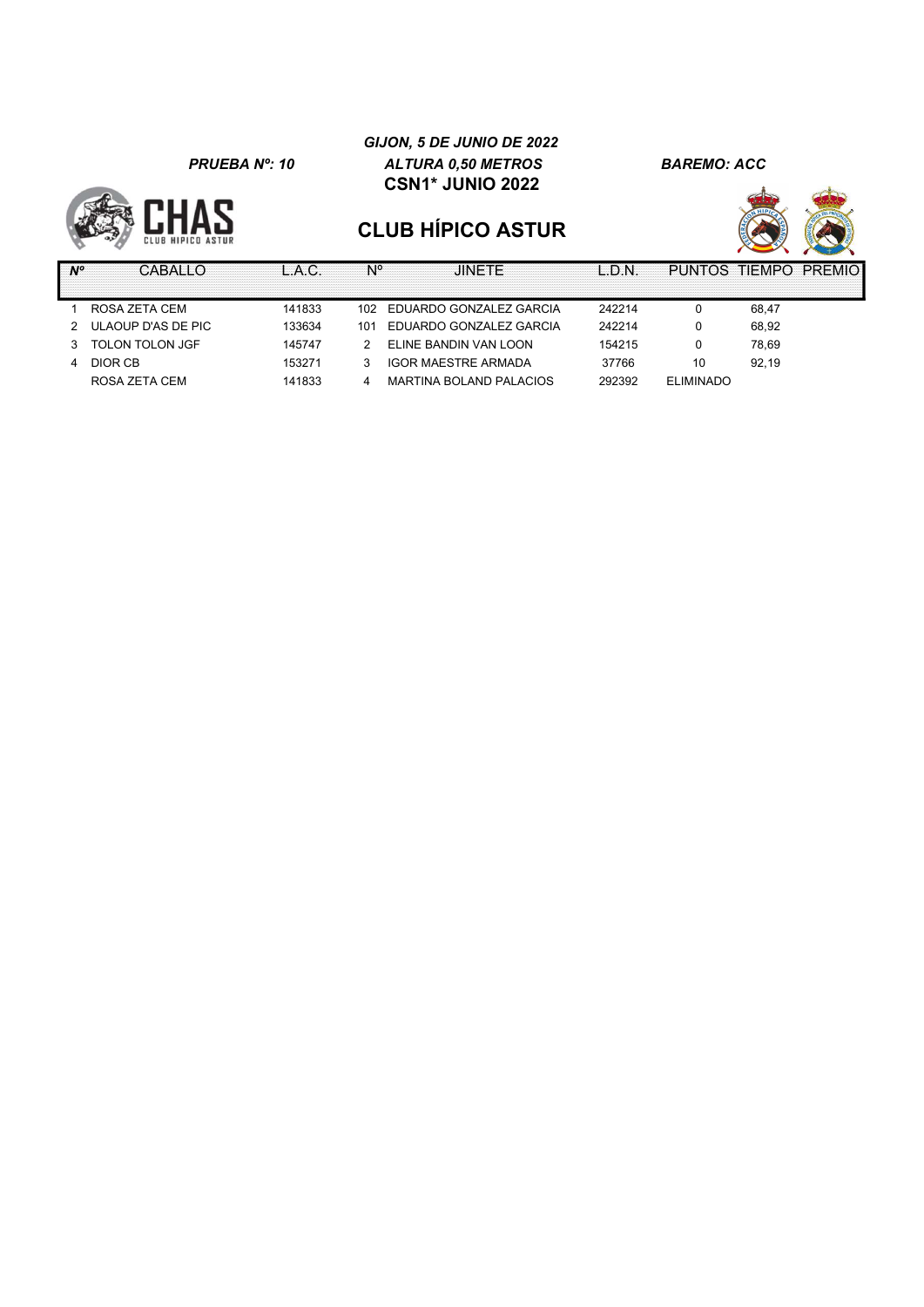

#### GIJON, 5 DE JUNIO DE 2022 PRUEBA Nº: 11 ALTURA 0,80 METROS BAREMO: ACC CSN1\* JUNIO 2022



| $N^{\circ}$ | CABALLO                     | L.A.C. | N°  | <b>JINETE</b>                | L.D.N. |   | PUNTOS TIEMPO PREMIOI |
|-------------|-----------------------------|--------|-----|------------------------------|--------|---|-----------------------|
|             |                             |        |     |                              |        |   |                       |
|             | <b>CRAZY STAR DES ANGES</b> | 138518 | 100 | <b>LEO VEGA FERNANDEZ</b>    | 295370 | 0 | 62,17                 |
|             | BOOMERANG DE JC             | 128085 | 8   | AZUCENA PÉREZ ARANGO         | 194848 | 0 | 71,08                 |
|             | PRADIÑO PM                  | 129953 | 6.  | ALEJANDRO OTERO GONZALEZ     | 220550 | 0 | 71.49                 |
|             | <b>BOHEMIAN RAPSODI</b>     | 149282 |     | ÁNGELA GONZÁLEZ ARTIME       | AS6380 | 0 | 73.10                 |
| 5           | COBALT MG                   | As6121 | 16  | MARIO GARCÍA PÉREZ           | AS3774 | 0 | 77,42                 |
| 6           | YOYO RG                     | CL6756 | 14  | I AURA AI VARFZ FFRNÁNDFZ    | 148872 | 0 | 80,16                 |
|             | <b>HERA DE MAEZA</b>        | 143374 | 12  | <b>JAIRO JUNQUERA PERERA</b> | 228514 | 0 | 83.53                 |
| 8           | <b>NILAVSCO</b>             | 0      | 15  | LUIS JESUS ESCOBAR JIMENEZ   | 1204   | 0 | 84,63                 |
| 9.          | AS DE GOZON                 | AS3875 | 18  | SOFIA FERNANDEZ FERNANDEZ    | 223022 | 8 | 83.59                 |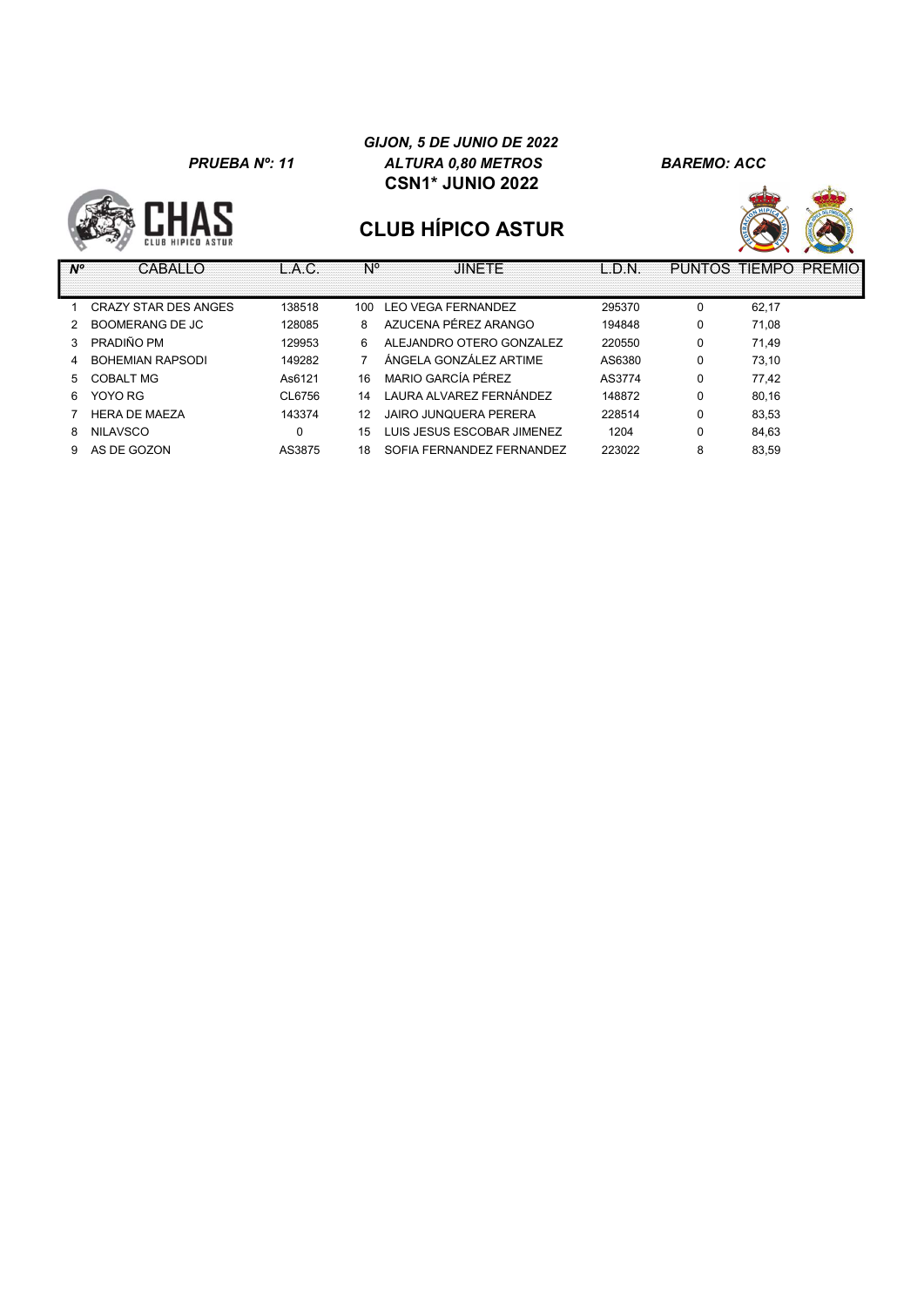#### GIJON, 5 DE JUNIO DE 2022 PRUEBA Nº: 12 ALTURA 1,00 METRO BAREMO: ACC CSN1\* JUNIO 2022





| $N^{\circ}$   | CABALLO                | L.A.C. | N° | <b>JINETE</b>                      | L.D.N. | <b>PUNTOS</b>    | <b>TIEMPO</b><br><b>PREMIO</b> |
|---------------|------------------------|--------|----|------------------------------------|--------|------------------|--------------------------------|
|               |                        |        |    |                                    |        |                  |                                |
|               | <b>WUNDER D</b>        | 144291 | 31 | VIRGINIA OUZANDE NOVOA             | 164216 | 0                | 66,18                          |
| $\mathcal{P}$ | <b>AIRIN SFM</b>       | 143364 | 11 | <b>IGOR MAESTRE ARMADA</b>         | 37766  | 0                | 75,18                          |
| 3             | <b>AS BREAKER</b>      | 146972 | 29 | MONICA HERNANDEZ-ABAD DE ARMAS     | 17220  | 0                | 83,69                          |
| 4             | <b>MC QUEEN</b>        | 153580 | 24 | IGNACIO GARCIA GARRIDO             | 231302 | 0                | 84,67                          |
| 5.            | DIAZ DOMAS             | AS6229 | 22 | CELIA RODRIGUEZ SAENZ              | AS6019 | 8                | 64,62                          |
| 6.            | AREZZO DE LLAMOSAS     | 153603 | 10 | FIDEL DAVILA GARCIA                | 13671  | 8                | 90,19                          |
|               | <b>BLACKANNA JGF</b>   | 145747 | 38 | ELINE BANDIN VAN LOON              | 154215 | 12               | 69,87                          |
| 8             | DAMASCO DEL HONTANAR   | AS6109 | 30 | PEDRO ROBLEDO MELENDRERAS          | AS9981 | 12               | 77.24                          |
| 9.            | CORELLI                | 86174  | 20 | ALEJANDRA QUIJADA MARIÑO           | 149210 | 22               | 104.26                         |
|               | 10 LORENZO             | 141038 | 28 | MARTA ALVAREZ ORTEGA               | 42626  | 29               | 107,31                         |
|               | GLORIOUS VAGABOND COCC | 151203 | 27 | LETIZIA GARCÍA Mª DE LA CONCEPCIÓN | 273947 | <b>ELIMINADO</b> |                                |
|               | LOIS CB                | 135672 | 17 | NAVEA CANCELA FUENTES              | 204383 | <b>ELIMINADO</b> |                                |
| FP.           | LOIS CB                | 135672 | 17 | NAVEA CANCELA FUENTES              | 204383 | <b>ELIMINADO</b> |                                |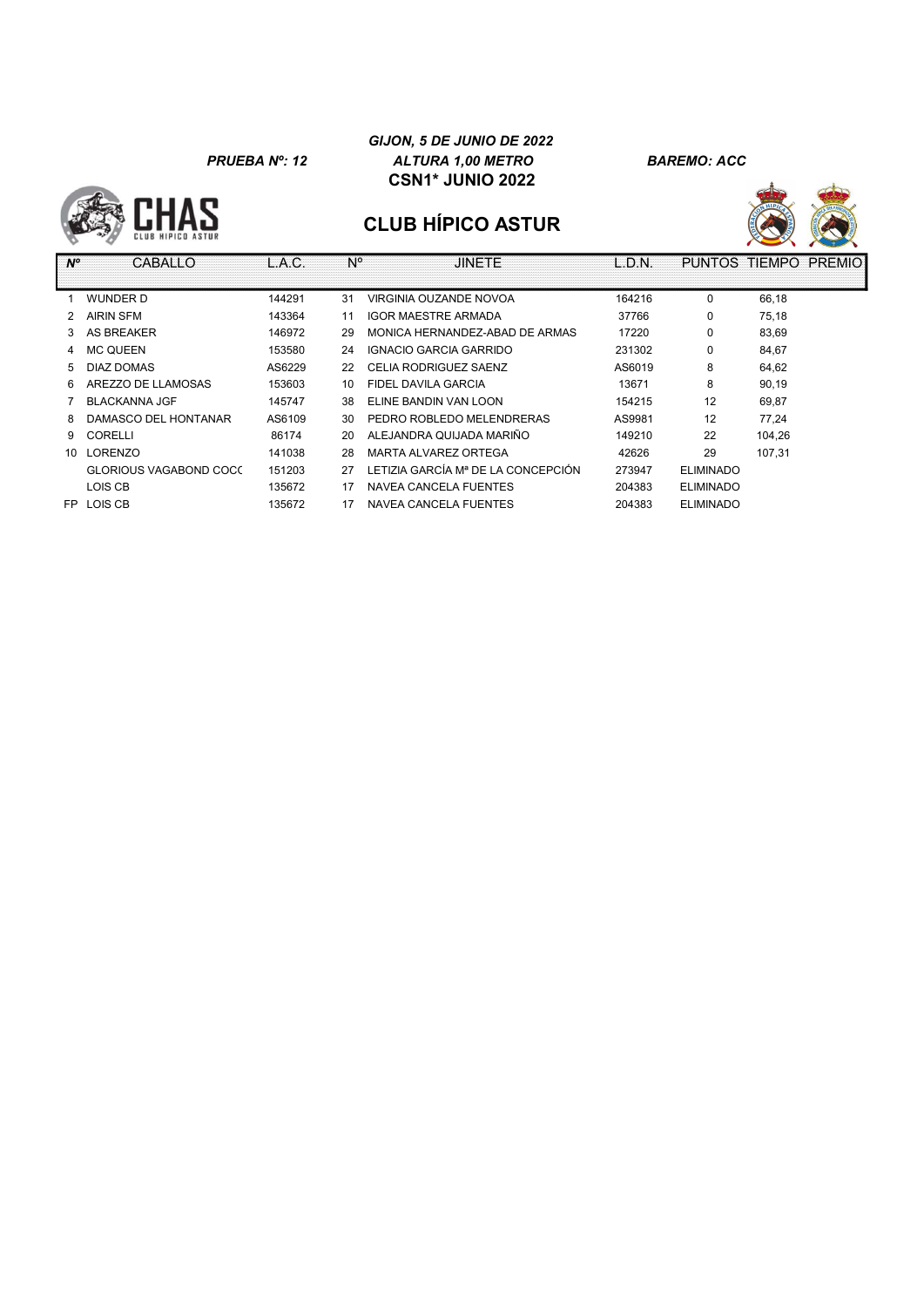

# **CAH:**



| $N^{\circ}$ | <b>CABALLO</b>                | L.A.C. | $N^{\circ}$ | <b>JINETE</b>                     | L.D.N. |                  | PUNTOS PUNTOS TIEMPO PREMIO |       |  |
|-------------|-------------------------------|--------|-------------|-----------------------------------|--------|------------------|-----------------------------|-------|--|
|             |                               |        |             |                                   |        |                  | 1ª FASE 2ª FASE             |       |  |
|             | <b>FILIOKUS SWB</b>           | 132510 | 51          | OLAYA MALLO DORADO                | 149734 | $\Omega$         | $\Omega$                    | 31.77 |  |
|             | D'ONE                         | 131669 | 55          | ANA PALACIOS LOPEZ                | 6062   | 0                | 0                           | 35,13 |  |
| 3           | <b>ISIS</b>                   | 130245 | 23          | EDUARDO GONZALEZ GARCIA           | 242214 | $\Omega$         | $\Omega$                    | 35,37 |  |
| 4           | AGR TOUCH ME                  | 145864 | 36          | DIEGO FERNANDEZ RODRIGUEZ         | 222962 | $\Omega$         | $\Omega$                    | 38,18 |  |
| 5.          | <b>URBAN DU MARALY</b>        | 143376 | 43          | <b>IRENE SOTO GARCÍA</b>          | 238169 | $\Omega$         | $\Omega$                    | 40,28 |  |
| 6           | <b>BEAUTY START DE ORVIZ</b>  | 133559 | 42          | <b>IGOR MAESTRE ARMADA</b>        | 37766  | 0                | $\Omega$                    | 42.19 |  |
|             | <b>IVORY TN</b>               | 129341 | 45          | LUCÍA MOREIRA BLANCO              | 59256  | 0                | $\Omega$                    | 43.04 |  |
| 8           | <b>HOLLY DE MAEZA</b>         | 143372 | 50          | MIGUEL ALVAREZ-BUYLLA RODRIGUEZ   | 4970   | $\Omega$         | $\Omega$                    | 43.53 |  |
| 9           | MILAGROS DE NOGALES           | 143319 | 46          | LYDIA FERNANDEZ FERNANDEZ         | 223022 | 0                | $\Omega$                    | 43,89 |  |
|             | 10 CHAMPAGNE JGF              | 145050 | 34          | BEATRIZ SUAREZ GONZALEZ           | 6270   | 0                | 0                           | 44,36 |  |
|             | 11 CATALEYA STAR              | 143694 | 25          | JAVIER GUTIÉRREZ RILO             | 71093  | 0                | $\Omega$                    | 45.77 |  |
|             | 12 HELIA DE MAEZA             | 143373 | 49          | MIGUEL ALVAREZ-BUYLLA RODRIGUEZ   | 4970   | 0                | 0                           | 48,59 |  |
|             | 13 MUZE                       | 152001 | 41          | IGNACIO GARCIA GARRIDO            | 231302 | 0                | 0                           | 48,63 |  |
|             | 14 CALIFA SO                  | 86149  | 48          | MICAELA ALVAREZ GUTIERREZ         | 256359 | $\Omega$         | 4                           | 32,50 |  |
|             | 15 VIÑON NEOCLASSICA          | 107810 | 68          | JIMENA PEREZ-BERNARDO VILLABRILLE | 133007 | $\Omega$         | 4                           | 33,14 |  |
|             | 16 GALICE CONDEENNE           | 142519 | 47          | MARÍA LUISA SÁNCHEZ ARGÜELLES     | 12242  | $\Omega$         | 4                           | 34,94 |  |
|             | 17 GALA                       | 121723 | 44          | JOSE MANUEL BANGO ALVAREZ         | 5873   | 4                | $\Omega$                    | 38.69 |  |
| 18          | <b>OILBREAKER DE SORRIBAS</b> | AS6245 | 40          | FERNANDO SÁNCHEZ HIDALGO          | 167704 | 4                | $\Omega$                    | 44,45 |  |
| 19          | <b>EBROCHE DE SORRIBAS</b>    | 121216 | 53          | ROCIO MONTES GARCIA               | 236563 | $\Omega$         | 4                           | 45,19 |  |
|             | 20 HOMERO DE MAEZA            | 143367 | 52          | PEDRO JAVIER PARAJÓN COPÍN        | 88268  | 4                | Δ                           | 48,65 |  |
|             | CAIRO                         | 86522  | 33          | ALICIA SUÁREZ FERNANDEZ           | 209564 | 8                | <b>ELIMINADO</b>            |       |  |
|             | QUERQUS DE OLID               | 150606 | 39          | ELSA VALLEJO JORRIN               | 240526 | <b>ELIMINADO</b> |                             |       |  |
|             | ARANJUEZ BARELIERE            | 114582 | 35          | CORAIMA SUÁREZ NOVAL              | 132857 | <b>ELIMINADO</b> |                             |       |  |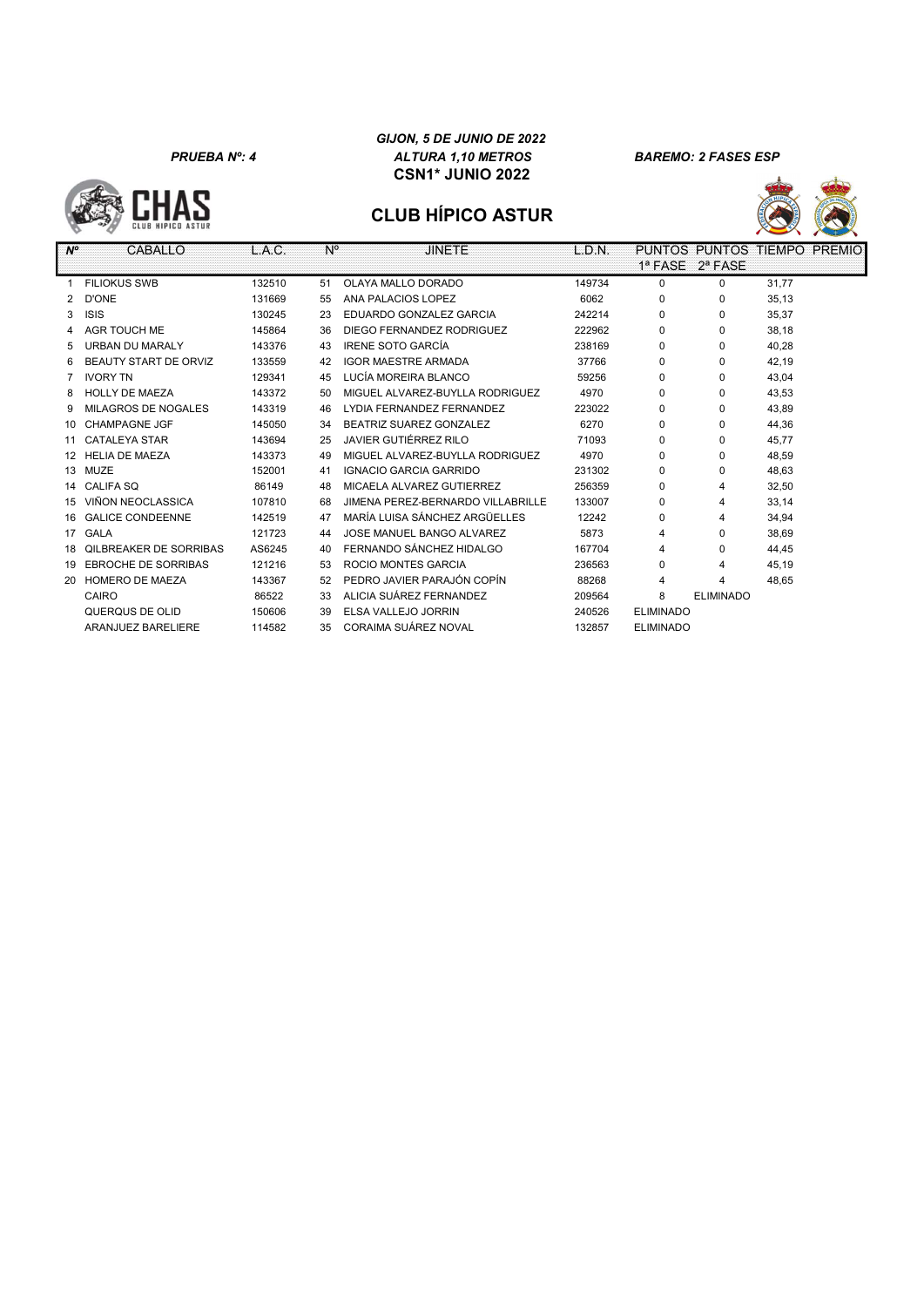

#### GIJON, 5 DE JUNIO DE 2022 PRUEBA Nº: 5 ALTURA 1,20 METROS BAREMO: 2 FASES ESP CSN1\* JUNIO 2022



| $N^{\circ}$      | CABALLO                       | L.A.C. | $N^{\circ}$ | <b>JINETE</b>                    | L.D.N. |                  | PUNTOS PUNTOS | <b>TIEMPO</b> | <b>PREMIO</b> |
|------------------|-------------------------------|--------|-------------|----------------------------------|--------|------------------|---------------|---------------|---------------|
|                  |                               |        |             |                                  |        | 1ª FASE          | $2^a$ FASE    |               | 380,00€       |
|                  | <b>ZINCOR</b>                 | 125195 | 62          | <b>GONZALO MENENDEZ MENENDEZ</b> | 12626  | $\Omega$         | 0             | 35.63         | 120,00€       |
|                  | <b>LANDORA STAR</b>           | 134534 | 71          | <b>LEONARDO MEDAL GARCIA</b>     | 1211   | $\Omega$         | $\Omega$      | 36,30         | 80,00€        |
| 3                | LITTLE CHAP S                 | 136718 | 76          | MICAELA ALVAREZ GUTIERREZ        | 256359 | $\Omega$         | 0             | 37.77         | 70,00€        |
| 4                | CARA VITA Z                   | 139214 | 82          | <b>IGOR MAESTRE ARMADA</b>       | 37766  | $\Omega$         | 0             | 38,49         | 60,00€        |
| 5                | FLY DU PTIT CANCHY            | 150958 | 75          | MARÍA LUISA SÁNCHEZ ARGÜELLES    | 12242  | $\Omega$         | $\Omega$      | 41.47         | 50,00€        |
| 6                | <b>SENSACIONES SFM</b>        | 139063 | 81          | <b>IGOR MAESTRE ARMADA</b>       | 37766  | 0                | $\Omega$      | 47,16         |               |
|                  | HISVINNI VAN TEN BIESEN       | 139244 | 78          | SOFIA QUIJADA MARIÑO             | 149209 | $\Omega$         | $\Omega$      | 48.87         |               |
| 8                | <b>BABANGUIDA DE SORRIBAS</b> | 141825 | 56          | FERNANDO SÁNCHEZ HIDALGO         | 167704 | $\Omega$         | 4             | 39.40         |               |
| 9                | <b>GOLDILOCKS DB</b>          | 141402 | 61          | FIDEL DAVILA GARCIA              | 13671  | 4                | $\Omega$      | 46,13         |               |
| 10               | <b>HADES DE MAEZA</b>         | 143375 | 67          | <b>JAIRO JUNQUERA PERERA</b>     | 228514 | 4                | 0             | 46.64         |               |
| 11               | PERCY JACKSON AC TWH          | 138657 | 77          | RAQUEL GUTIERREZ GARCIA          | 207661 | $\Omega$         | 6             | 51,83         |               |
| 12 <sup>2</sup>  | <b>CARMEN DE ORION</b>        | 141061 | 72          | LUCIA LOSADA PARAMIO             | 157840 | 4                | 4             | 42,32         |               |
| 13 <sup>13</sup> | LAVIANA                       | 145175 | 63          | <b>IGOR MAESTRE ARMADA</b>       | 37766  | 4                | 4             | 44,36         |               |
| 14               | <b>AGR CRISTALINO</b>         | 143153 | 60          | DANIEL OVIES RODRIGUEZ           | 133739 | 8                | $\Omega$      | 45.19         |               |
| 15               | <b>LAQUINTERO Z</b>           | 128363 | 58          | ALVARO GONZÁLEZ CALVENTE         | 134360 | 8                | $\Omega$      | 47,86         |               |
| 16               | JUDEA DE RG                   | 145896 | 74          | <b>MARIA GARCIA PRIDA</b>        | 42170  | $\Omega$         | 8             | 49,59         |               |
| 17               | <b>CABRIOLE TAME</b>          | 150693 | 73          | MARCOS DIAZ RODRIGUEZ            | 2086   | 8                | $\Omega$      | 49.85         |               |
| 18               | <b>PEYGAM MINE</b>            | 149912 | 79          | MARÍA JOSÉ MARINAS SANCHEZ       | 111421 | 4                | 8             | 43,64         |               |
| 19               | <b>DIABOLO DU GUE</b>         | 150561 | 32          | ALEJANDRA QUIJADA MARIÑO         | 149210 | 9                | 10            | 51,31         |               |
| 20               | <b>SALINERA JB</b>            | 141177 | 37          | ELENA PILAR FONDEVILA MARTINO    | 221889 | 12               | 13            | 51,61         |               |
|                  | <b>VOYOU DU TULIPIER</b>      | 134325 | 57          | AGUEDA DE CARVAJAL FERNANDEZ     | 32152  | <b>ELIMINADO</b> |               |               |               |
|                  | ELKANN D'HAUTEVILLE           | 144732 | 66          | <b>INES ALONSO FERNANDEZ</b>     | 247998 | <b>SE RETIRA</b> |               |               |               |